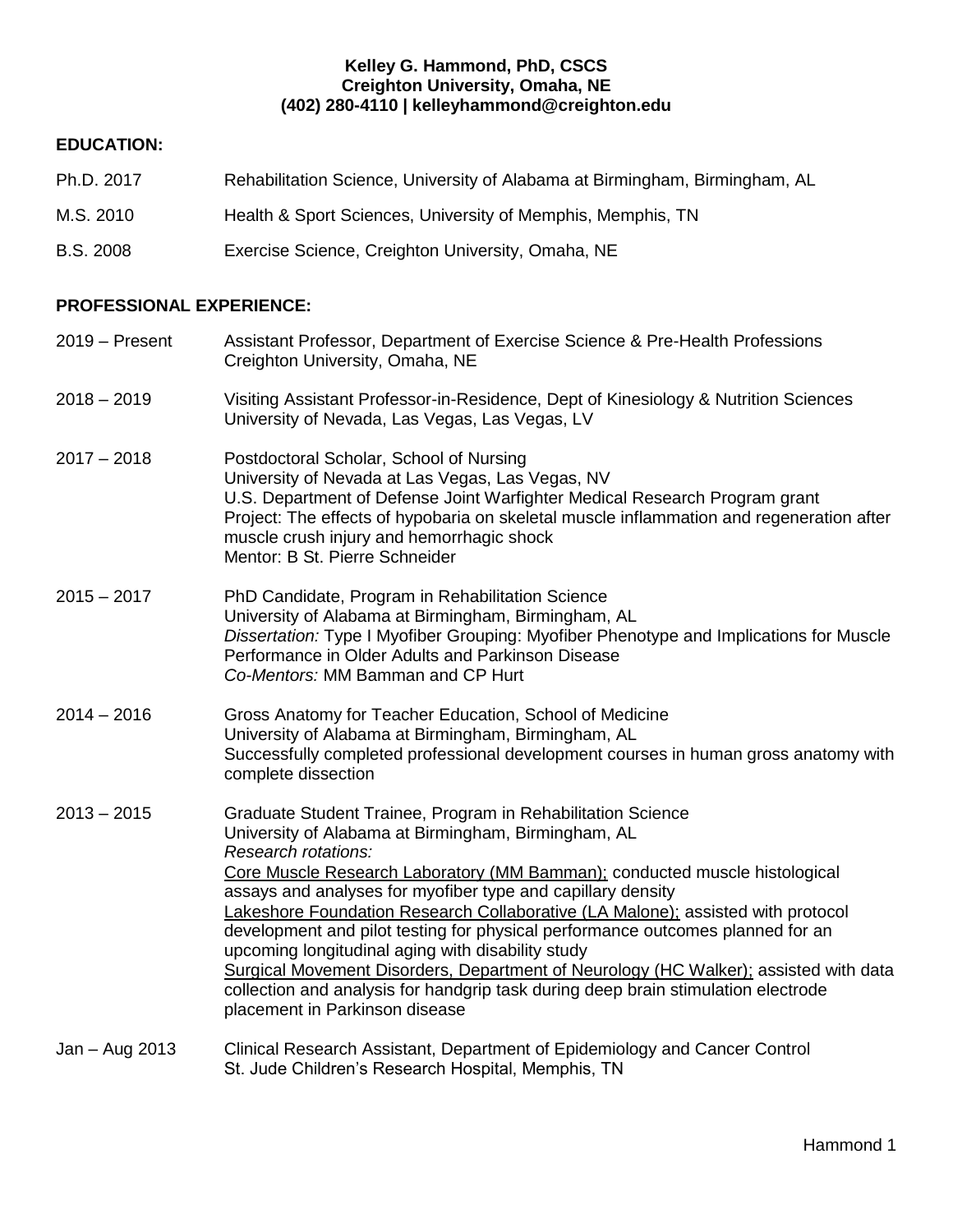2010 – 2012 Full-time Instructor, Department of Health & Sport Sciences University of Memphis, Memphis, TN 2008 – 2010 Graduate Research Assistant, Neuromuscular Performance Laboratory University of Memphis, Memphis, TN 2009 – 2011 Certified Personal Trainer, Inbalance Fitness, Memphis, TN

### **TEACHING EXPERIENCE:**

#### *Creighton University, Omaha, NE*

2019 – Present Fundamentals of Human Anatomy (EXS 111); Clinical Anatomy/Laboratory (OTD 339/340); Nutrition for Health and Sports Performance (EXS 350)

### *University of Nevada, Las Vegas – Las Vegas, NV*

2018 – 2019 Introduction to Kinesiology/Laboratory (KIN 150), Nutrition & Metabolism (NUTR 451), Human Energy Metabolism (KIN 750), Advanced Skeletal Muscle Physiology (KIN 766X)

#### *University of Alabama at Birmingham – Birmingham, AL*

| Spring 2017      | Co-lecturer; Introduction to Rehabilitation Science                                                                                   |
|------------------|---------------------------------------------------------------------------------------------------------------------------------------|
| Summer 2016      | Course development; Introduction to Rehabilitation Science                                                                            |
| Summer 2015      | CIRTL Associate Certificate; Center for the Integration of Research, Teaching, and<br>Learning, UAB Graduate School                   |
| <b>Fall 2014</b> | Guest Lecture; Quadriceps Muscle Weakness, Activation Deficits, and Fatigue with<br>Parkinson Disease; Department of Physical Therapy |

### *University of Memphis – Memphis, TN*

- Spring 2013 Adjunct Instructor; Resistance Training Applications
- 2010- 2012 Full-time Instructor; Exercise Physiology I & II, Exercise Programing for Special Populations, Exercise Test Interpretation Laboratory, Advanced Methods of Strength and Conditioning, Resistance Training Applications, and Aerobic Training Applications
- Summer 2010 Adjunct Instructor; Exercise Physiology II, Exercise Programing for Special Populations
- Fall 2008/2009 Teaching Assistant; Exercise Test Interpretation Laboratory
- Summer 2009 Adjunct Instructor; Exercise Physiology II, Advanced Methods of Strength and Conditioning, Aerobic Training Applications

### **RESEARCH PUBLICATIONS (refereed journals):**

1. **Hammond, K.G.,** Isakova-Donahue, I., Bamman, M.M. Alpha-synuclein and tau expression in vastus lateralis of young adults, older adults, and Parkinson disease. (*in preparation*).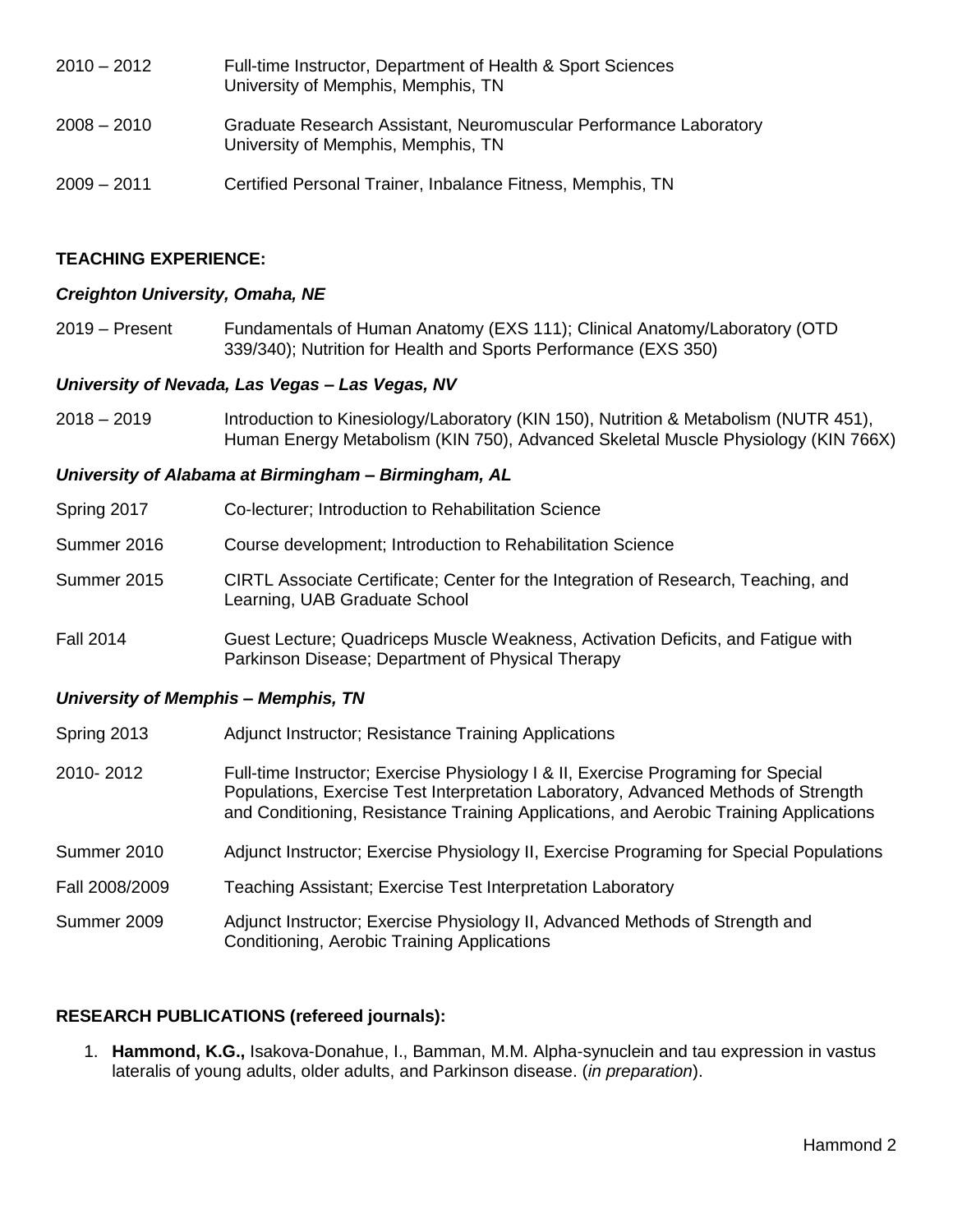- 2. Lein, D.H., Eidson, C., **Hammond, K.G.**, Bickel, C.S. The impact of varying interphase interval on neuromuscular electrical stimulation-induced muscle performance and perceived comfort. (*in review, Physiother Theory Pract)*
- 3. **Hammond, K.G.**, Hurt, C.P., Watson, J., Bickel, C.S., Windham, S.T., Bamman, M.M. Type I myofiber grouping in aging and Parkinson's disease: potential effects on neuromuscular performance. (*in review, J App Physiol*).
- 4. Kuhman, D., **Hammond, K.G.**, Hurt, C.P. Altered joint kinetic strategies of healthy older adults and individuals with Parkinson's Disease to walk at faster speeds. *J Biomech*. 2018 Oct 5;79:112-118.
- 5. Kelly, N.A., **Hammond, K.G.**, Bickel, C.S., Windham, S.T., Tuggle, S.C., Bamman, M.M. Effects of aging and Parkinson's disease on motor unit remodeling: influence of resistance exercise training. *J App Physiol,* 2018 Apr 1; 124(4): 888-898.
- 6. Kelly, N.A.\*, **Hammond, K.G.\***, Stec, M.J., Bickel, C.S., Windham, S.T., Tuggle, S.C., Bamman, M.M. Quantification and phenotypic characterization of grouped type I myofibers in human aging. *Muscle & Nerve,* 2018 Jan; 57(1): E52-E59. \*co-first authors
- 7. **Hammond, K.G.**, Pfeiffer, R.F., LeDoux, M.S., Schilling, B.K. Neuromuscular rate of force development deficit in Parkinson disease. *Clinical Biomechanics*. 2017 Jun;45:14-18.
- 8. McAllister, M.J., **Hammond, K.G.**, Schilling, B.K., Ferreria, L.C., Reed, J.P., Weiss, L.W. Muscle activation during various hamstring exercises. *Journal of Strength and Conditioning Research*, 2014 Jun; 28(6): 1573-80.
- 9. Schilling, B.K., **Hammond, K.G.**, Bloomer, R.J., Presley, C.S., Yates, C.R. Physiological and pharmacokinetic effects of oral 1,3-dimethylamylamine administration in men. *Pharmacology and Toxicology.* 2013, 14:52.
- 10. Weiss, L, DeForest, B, **Hammond, K,** Schilling, B, Ferreira, L. Reliability of goniometry-based Q-angle. *Physical Medicine and Rehabilitation*. 2013 Sep;5(9):763-8.
- 11. McAllister, M.J., Schilling, B.K., **Hammond, K.G.**, Weiss, L.W., Farney, T.M. Effect of grip width on electromyographic activity during the upright row. *Journal of Strength and Conditioning Research*, 2013, Jan;27(1):181-7.
- 12. Bloomer, R.J, Kabir, M.M., Canale, R.E., Trepanowski, J.F., Marshall, K.E., Farney, T.M., **Hammond, K.G.** Effect of a 21 day Daniel Fast on metabolic and cardiovascular disease risk factors in men and women. *Lipids in Health and Disease.* 2010 Sep 3;9:94.
- 13. Ferreira, L.C., Weiss, L.W., **Hammond, K.G.**, Schilling, B.K. Structural and functional predictors of drop vertical jump. *Journal of Strength and Conditioning Research.* 2010 Sep;24(9):2456-67.
- 14. Bloomer, R.J., Weber, A.A., **Hammond, K.G.**, Fisher-Wellman, K.H., Schilling, B.K. Effect of a preworkout dietary supplement on resistance exercise performance, blood lactate, nitric oxide, and malondialdehyde in trained men. *Journal of the International Society of Sports Nutrition.* 2010 May 6;7:16.
- 15. Bloomer, R.J., Schilling, B.K., Canale, R.E., Blankenship, M.M., **Hammond, K.G.**, Fisher-Wellman, K.H. [Effect of the dietary supplement Meltdown on catecholamine secretion, markers of lipolysis, and](http://www.ncbi.nlm.nih.gov/pubmed/19656409?itool=EntrezSystem2.PEntrez.Pubmed.Pubmed_ResultsPanel.Pubmed_RVDocSum&ordinalpos=1)  [metabolic rate in men and women: a randomized, placebo controlled, cross-over study.](http://www.ncbi.nlm.nih.gov/pubmed/19656409?itool=EntrezSystem2.PEntrez.Pubmed.Pubmed_ResultsPanel.Pubmed_RVDocSum&ordinalpos=1) *Lipids in Health and Disease* 2009 Aug 5;8:32.
- 16. Bloomer, R.J., Fisher-Wellman, K.H., **Hammond, K.G.**, Schilling, B.K., Weber, A.A., Cole, B.J. Dietary supplement increases plasma norepinephrine, lipolysis, and metabolic rate in resistance trained men. *Journal of the International Society of Sports Nutrition.* 2009 Jan 28;6:4.

# **PUBLISHED BOOK CHAPTERS:**

- 1. B.K. Schilling and **K.G. Hammond.** Resistance Training for Parkinson's Disease. In: *Resistance Training for the Prevention and Treatment of Chronic Disease.* Chapter 8: 121-134, 2014. CRC Press. New York, NY.
- 2. Bloomer, R.J., Schilling, B.K., **Hammond, K.G.**, Ledoux, M.S., Pfeiffer, R.F. Effect of resistance exercise training on biomarkers of oxidative stress in men and women with Parkinson's disease. In: *Handbook on oxidative stress.* Chapter 19: 469-478, 2012. Nova Science Publishers. New York, NY.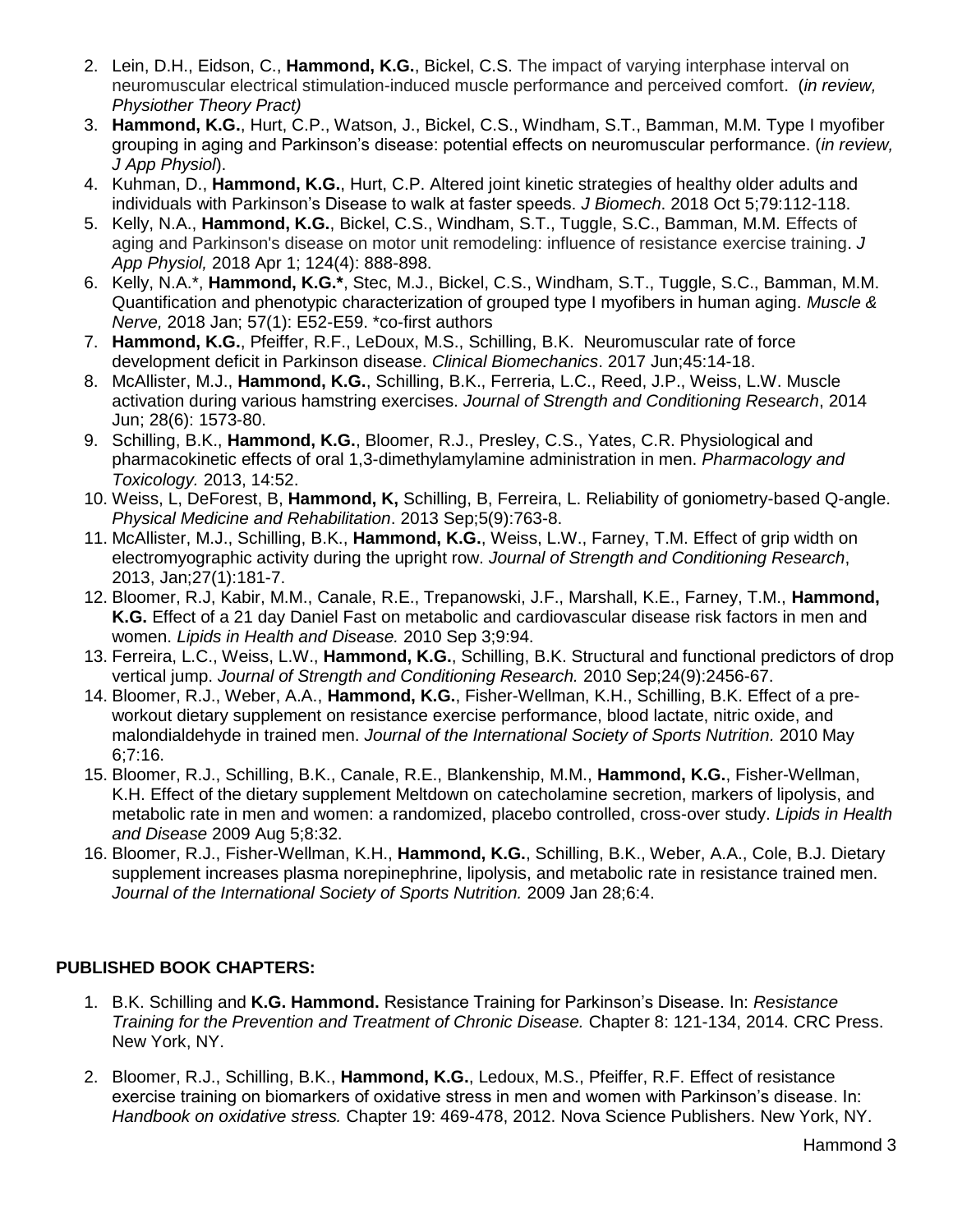## **PUBLISHED RESEARCH ABSTRACTS AND PRESENTATIONS:**

- 1. Lein, D.H., Eidson, C., **Hammond, K.G.**, Bickel, C.S. The impact of varying interphase interval on neuromuscular electrical stimulation-induced muscle performance and perceived comfort. *Physiotherapy, Volume 105, e115, 2019.*
- 2. Lavin, K., Kelly, N.A., **Hammond, K.G.**, Isakova-Donahue, I., Bamman, M.M. Inflammation and denervation in skeletal muscle of Parkinson's disease patients: impact of high-intensity exercise training. *Medicine and Science in Sports and Exercise*, 50(5S):103, 2018.
- 3. **Hammond, K.G.**, Kelly, N.A., Bamman, M.M. Skeletal muscle phenotype and exercise in age and disease: neuromuscular junction instability and type I myofiber grouping. *APS Integrative Biology of Exercise VII.* Phoenix, AZ, 2016.
- 4. **Hammond, K.G.**, Kelly, N.A., Bickel, C.S., Bamman, M.M. Quantification and characterization of type I myofiber grouping: the effect of aging. *Experimental Biology*, San Diego, CA, 2016.
- 5. **Hammond, K.G.**, Kelly, N.A., Bickel, C.S., Bamman, M.M. Angiogenic and metabolic implications of type I myofiber grouping in aging adults. *Center for Exercise Medicine Annual Symposium,* University of Alabama at Birmingham, 2015.
- 6. **Hammond, K.G.**, Gonzalez, C.L., Walker, H.C. Investigation of subthalamic single unit activity in Parkinson disease during an isometric grip task. Program No. 414.09/S4. 2014 Neuroscience Meeting Planner. Washington, DC: *Society for Neuroscience*, 2014. Online.
- 7. Weiss, L.W., Schilling, B.K., Ferreira, L.C., Feldmann, C.R., **Hammond**, **K.G.** Association of jump squat rate of force development with vertical jump displacement. *Medicine and Science in Sports and Exercise*, 45:S, 2013.
- 8. Weiss, L.W., Schilling, B.K., Ferreira, L.C., **Hammond, K.G.**, Feldmann, C.R. Association of accelerometry-derived average rate of dynamic force development with force, velocity, and power. *Journal of Strength and Conditioning Research*, 25 (on-line): 2012.
- 9. Weiss, L.W., **Hammond, K.G.**, Schilling, B.K., Ferreira, L.C. Efficacy of goniometry-based Q-angle for measuring change. *Medicine and Science in Sports and Exercise*, 44:S, 2012.
- 10. Weiss, L.W., Ferreira, L.C., Feldmann, C.R., Schilling, B.K., **Hammond, K.G.** Congruency of velocity output from dual, non-centered accelerometers during barbell jump squats. *Medicine and Science in Sports and Exercise*, 43:S, 2011.
- 11. Weiss, L.W, Feldmann, C.R., Schilling, B.K., Ferreira, L.C., **Hammond, K.G.** Does average rate of dynamic force development reflect either peak force, velocity, or power? *Journal of Strength and Conditioning Research*, 25 (on-line): 2011.
- 12. Weiss, L.W, Feldmann, C.R., Schilling, B.K., Ferreira, L.C., **Hammond, K.G.** Stability reliability and precision of average rate of eccentric force development during load-spectrum countermovement jump squats. *Journal of Strength and Conditioning Research*, 25: 2011.
- 13. **Hammond, K.G.**, Schilling, B.K., LeDoux, M.S., Pfeiffer, R.F. Central vs. peripheral manifestations of neuromuscular force production in persons with Parkinson's disease. 2010 National Strength and Conditioning Association Annual Meeting, Orlando, FL.
- 14. Feldmann, C.R., Weiss, L.W., Ferreira, L.C., Schilling, B.K., **Hammond, K.G.** Association of accelerometer-derived jump squat peak velocity with drop vertical jump displacement. 2010 National Strength and Conditioning Association Annual Meeting, Orlando, FL.
- 15. Feldmann, C.R., Weiss, L.W., Ferreira, L.C., Schilling, B.K., **Hammond, K.G.** Reactive strength index and ground contact time: reliability, precision, and association with drop vertical jump displacement. 2010 NSCA Annual Meeting, Orlando, FL.
- 16. Weiss, L.W., Ferreira, L.C., Schilling, B.K., Feldmann, C.R., **Hammond, K.G.** Criterion validity of accelerometer-derived peak velocity during jump squats. 2010 National Strength and Conditioning Association Annual Meeting, Orlando, FL.
- 17. Weiss, L.W., Ferreira, L.C., Feldmann, C.R., Schilling, B.K., **Hammond, K.G.** Association of accelerometer-derived jump squat power with drop vertical jump displacement. 2010 National Strength and Conditioning Association Annual Meeting, Orlando, FL.
- 18. Feldmann, C.R., Weiss, L.W., Ferreira, L.C., Schilling, B.K., **Hammond, K.G.** Criterion validity of accelerometer-derived peak power obtained during jump squats. 2010 American College of Sports Medicine Annual Meeting, Baltimore, MD.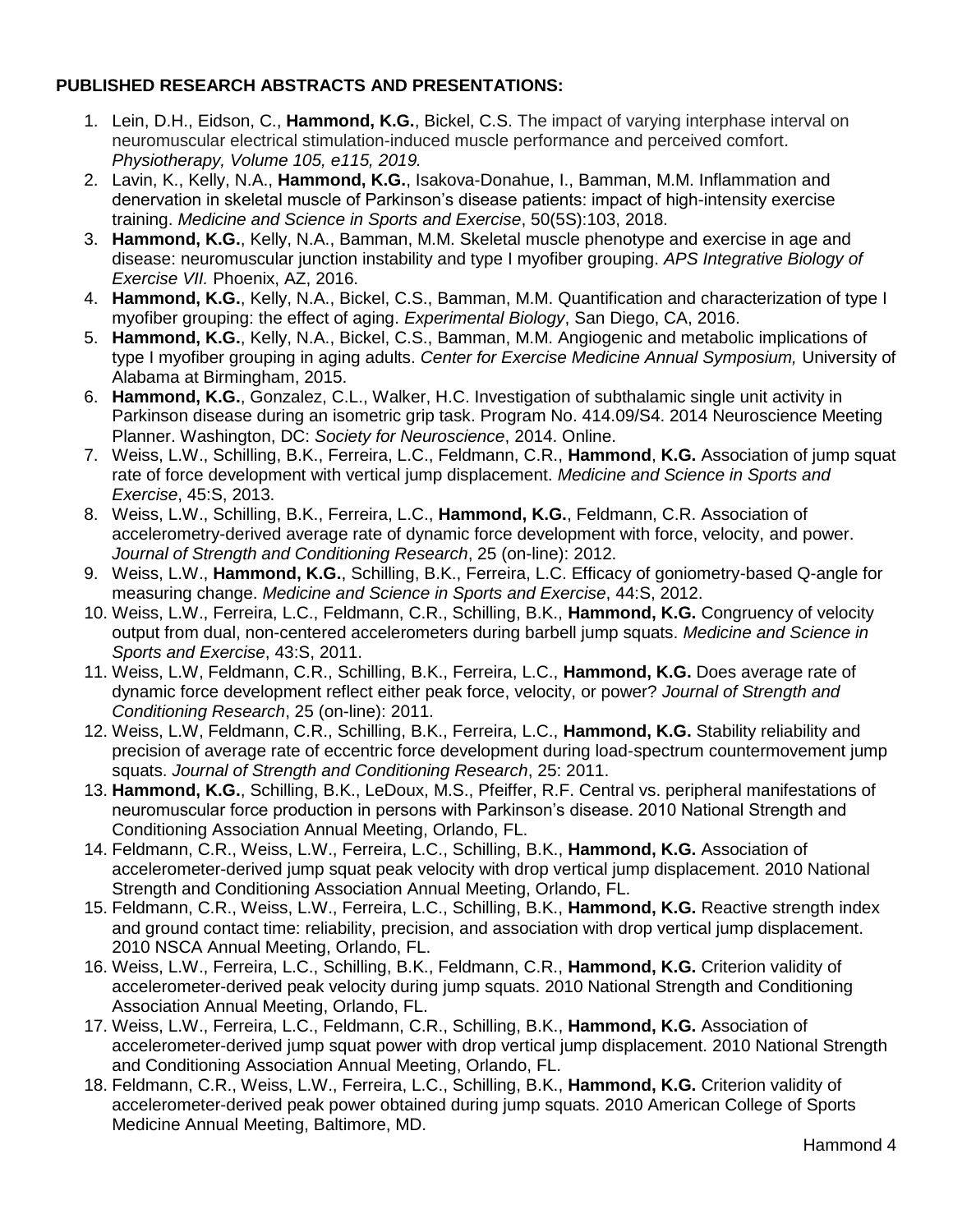- 19. Weiss, L.W., Ferreira, L.C., Schilling, B.K., Feldmann, C.R., **Hammond, K.G.** Stability reliability, precision, and association of measures of average rate of dynamic force development. 2010 American College of Sports Medicine Annual Meeting, Baltimore, MD.
- 20. Canale, R.E., Kabir, M.M., Marshall, K.E., Williams, S.A., Farney, T.M., **Hammond, K.G.**, Bloomer, R.J. Impact of the Daniel Fast on risk factors for metabolic and cardiovascular disease. 2010 American College of Sports Medicine Annual Meeting, Baltimore, MD.
- 21. Schilling, B.K., **Hammond, K.G.**, LeDoux, M.S., Pfeiffer, R.F., Ferreira, L.C. Relationship of neuromuscular strength to balance, functional mobility and quality of life in persons with Parkinson's disease. XVIII WFN World Congress on Parkinson's Disease and Related Disorders, Miami Beach, FL.
- 22. **Hammond, K.G.**, Schilling, B.K., Weber, A.A., Bloomer, R.J., Weiss, L.W., Ferreira, L.C. Power and muscular endurance repeatability with 48 hours rest. 2009 National Strength and Conditioning Association Annual Meeting, Las Vegas, NV.
- 23. Weiss, L.W., Ferreira, L.C., Schilling, B.K., **Hammond, K.G.**, Trepanowski, J., Landrum, D., Grindle, M. Validity of accelerometer-derived peak force output during loaded jump squats. 2009 National Strength and Conditioning Association Annual Meeting, Las Vegas, NV.
- 24. Fisher-Wellman, K.H., **Hammond, K.G.**, Weber, A.A., Cole, B.J., Schilling, B.K., Bloomer, R.J. Lipolytic agent increases plasma norepinephrine and metabolic rate with minimal increase in hemodynamics. 2009 American College of Sports Medicine Annual Meeting, Seattle, WA.
- 25. Bloomer, R.J., Schilling, B.K., Canale, R.E., Blankenship, M.M., **Hammond, K.G.**, Fisher-Wellman, K.H. Acute effects of VPX Meltdown® on plasma catecholamines, free fatty acids, glycerol, metabolic rate, and hemodynamics in young men and women. 2009 International Society of Sports Nutrition Conference and Expo Meeting, New Orleans, LA.

# **GRANTS AND HONORS:**

- 1. NIH National Center for Medical Rehabilitation Research T-32 Institutional Training Grant, *1T32HD071866 Interdisciplinary Training in Pathobiology and Rehabilitation Medicine*, 2014-2016 (Predoctoral Trainee, Funded)
- 2. National Strength and Conditioning Association Master's Research Grant, *Central vs. Peripheral Strength Deficits in Persons with Parkinson's Disease*, 2009, \$5,000 (Principal Investigator, Funded)
- 3. 2009-2010 Melvin Humphreys Student Research Prize, University of Memphis Health & Sports Sciences, March 23, 2010.
- 4. 2010 Skeletal Muscle Mechanics & Physiology Achievement Award, University of Memphis Health & Sports Sciences, April 25, 2010.

# **PROFESSIONAL DEVELOPMENT:**

CreightonConnect Training, Creighton University (Fall 2019)

Newcomer's Orientation, Valuing Ignatian and Creighton Engagement - (NOVICE), Creighton University (2019-2020)

Judge, University of Nevada, Las Vegas, Rebel Grad Slam (3MT Competition) (2018)

Associate Graduate Faculty, University of Nevada, Las Vegas (2018 - present)

Millipore Sigma – Luminex Multi-Plex Assay Training (Novemeber 2017)

Luminex Webinar: Multiplexed Gene Expression Profiling (March 2018)

Reviewer, International Journal of Exercise Science (2016 – present)

Protocol Development, Neuromechanics & Energetics of Human Movement Laboratory, Department of Physical Therapy, University of Alabama at Birmingham (Summer/Fall 2016)